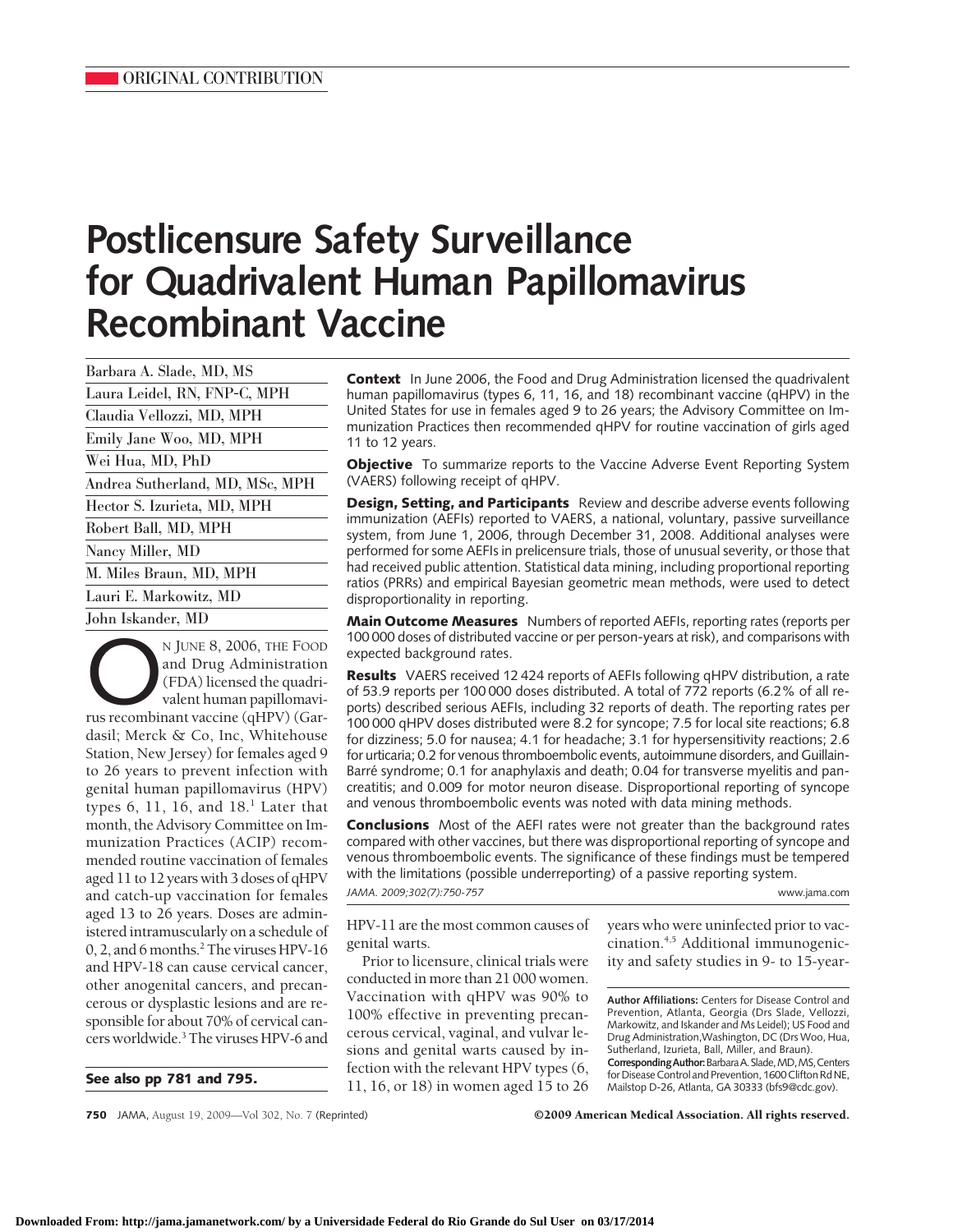olds demonstrated high seropositivity postvaccination; geometric mean antibody titers were as high as those of women aged 16 to 23 years in the efficacy trials and, by postvaccination month 7, were 1.7- to 2.7-fold higher.<sup>6</sup>

In the clinical trials, the incidence of solicited systemic clinical adverse events following immunization (AEFIs) was similar in the vaccine group (59%) and the placebo group (60%). Headache was the most commonly reported systemic AEFIin both groups (qHPV, 28.2%; placebo,28.4%).Proportionsoffever(13.0% vs11.2%)andnausea(6.7%vs6.5%)were slightly higher in the vaccine recipients vs the placebogroup.The rates of serious AEFIs were comparable between the 2 groups  $(<0.1\%)$ . There was a slightly higher number of severe injection site reactions in the vaccine group  $(n=10, 2.2%)$ compared with the placebo group (n=4, 0.9%) in the 5 days after vaccination.<sup>1</sup>

With more than 23 million qHPV doses distributed in the United States as of December 31, 2008 (number provided by manufacturer, http://www.cdc.gov /vaccinesafety/vaers/gardasil.htm), postlicensure safety monitoring can detect AEFIs too rare to have been detected during prelicensure trials. This article summarizes data from the US Vaccine Adverse Event Reporting System (VAERS) for the 2.5 years following licensure.

# **METHODS**

We analyzed qHPV reports received by VAERS from June 1, 2006, through December 31, 2008. This voluntary, national, passive surveillance system was established in 1990 and is operated jointly by the US Food and Drug Administration (FDA) and the Centers for Disease Control and Prevention (CDC). Manufacturers, health care workers, patients or their parents, and others submit reports to VAERS.<sup>7</sup> Although manufacturer reporting to VAERS is required, most information comes from physicians, patients, or other primary reporters.8 This analysis included only US reports to VAERS, which usually have more complete information and more feasible follow-up review of medical records than foreign reports. In addition,

we had only US dose distribution data for calculation of reporting rates (RRs).

To code reported symptoms, VAERS uses a clinically validated, internationally standardized terminology, the Medical Dictionary for Regulatory Activities (MedDRA).<sup>9</sup> Each report may have several assigned MedDRA codes. We searched the VAERS database using MedDRA codes for specific AEFIs of interest and predefined groups of Med-DRA codes for local reactions and hypersensitivity reactions.

We classified VAERS reports as seriousaccording to theFDA regulatorydefinition (21 CFR § 314.80) of a serious AEFI as one that is life threatening; results in death, permanent disability, congenital anomaly, hospitalization, or prolonged hospitalization; or necessitates medical or surgical intervention to preclude one of these outcomes.10 We reviewed serious reports to identify primary AEs that needed further study. Onset interval is the number of daysfrom the time of vaccination to the onset of earliest reported symptoms.The number of doses distributed in the United States (23 051 336), obtained from the vaccine manufacturer (number provided by manufacturer, http://www.cdc.gov/vaccinesafety/vaers /gardasil.htm), provided the denominator to estimate RRs.

Based on prelicensure safety data and the severity of or public attention to reported AEFIs, we performed detailed case reviews and separate analyses for syncope, dizziness, nausea, headache, local injection site reactions, hypersensitivity reactions including anaphylaxis, Guillain-Barré syndrome (GBS), transverse myelitis, pancreatitis, venous thromboembolic events (VTEs), deaths, and pregnancy outcomes.

Disproportionality screening with the empirical Bayesian geometric mean (EBGM) method, using Empirica WebVDME software (Phase Forward, Waltham, Massachusetts), identified AEFIs reported during the first year of licensure that were more frequent than expected.11,12 We used the lower 5% bound of the 90% confidence interval for the EBGM (EB05) of 2 or higher, following criteria outlined by Szarfman et al,<sup>13</sup> to select AEFIs for further review. We also used proportional reporting ratio (PRR), another method to detect potential associations between reported AEFIs and a drug or vaccine, to compare the proportion of selected AEFI reports for qHPV with the proportion of selected AEFI reports for all other vaccines by age group and sex. $14,15$ We applied the PRR screening criteria that Evans<sup>15</sup> proposed: number of cases of 3 or more, PRR of 2 or more, and  $\chi^2$ of 4 or more.

Given the association of GBS with the 1976 swine influenza vaccine and more recently with quadrivalent meningococcal conjugate vaccine,<sup>16</sup> there has been concern regarding the possibility of an association between GBS and other vaccines, including qHPV.<sup>17,18</sup> Clinical subject matter experts from the CDC Clinical Immunization Safety Assessment Network reviewed reports coded with the MedDRA term *GBS* or with text containing *GBS* or *Guillain-Barre´*. Cases were classified as confirmed GBS if they met the proposed Brighton Collaboration GBS case definition.<sup>19</sup> Reports with insufficient information could not be classified.We used Healthcare Cost and Utilization Project data for 2000 through 2004 to estimate a background rate of GBS among 9- to 26-year-old females.<sup>20</sup>

The GBS reporting rate to VAERS was calculated as the number of reported GBS cases divided by the estimated persontime at risk, based on 6 weeks after each dose. This GBS reporting rate was compared with the background rate among females aged 9 to 26 years. From June 1, 2006, through December 31, 2008, there were 23 051 336 doses of qHPV distributed in the United States. Based on a 6-week window of biological plausibility after immunization, this gives a total of 2 650 667 person-years at risk.

Potential anaphylaxis reports were selected using the MedDRA terms *anaphylaxis* and *anaphylactic reaction*. Clinical subject matter experts from the CDC Clinical Immunization Safety Assessment Network reviewed reports to confirm the diagnosis of anaphylaxis. Reports were classified as anaphylaxis if they met the Brighton case definition.<sup>21</sup>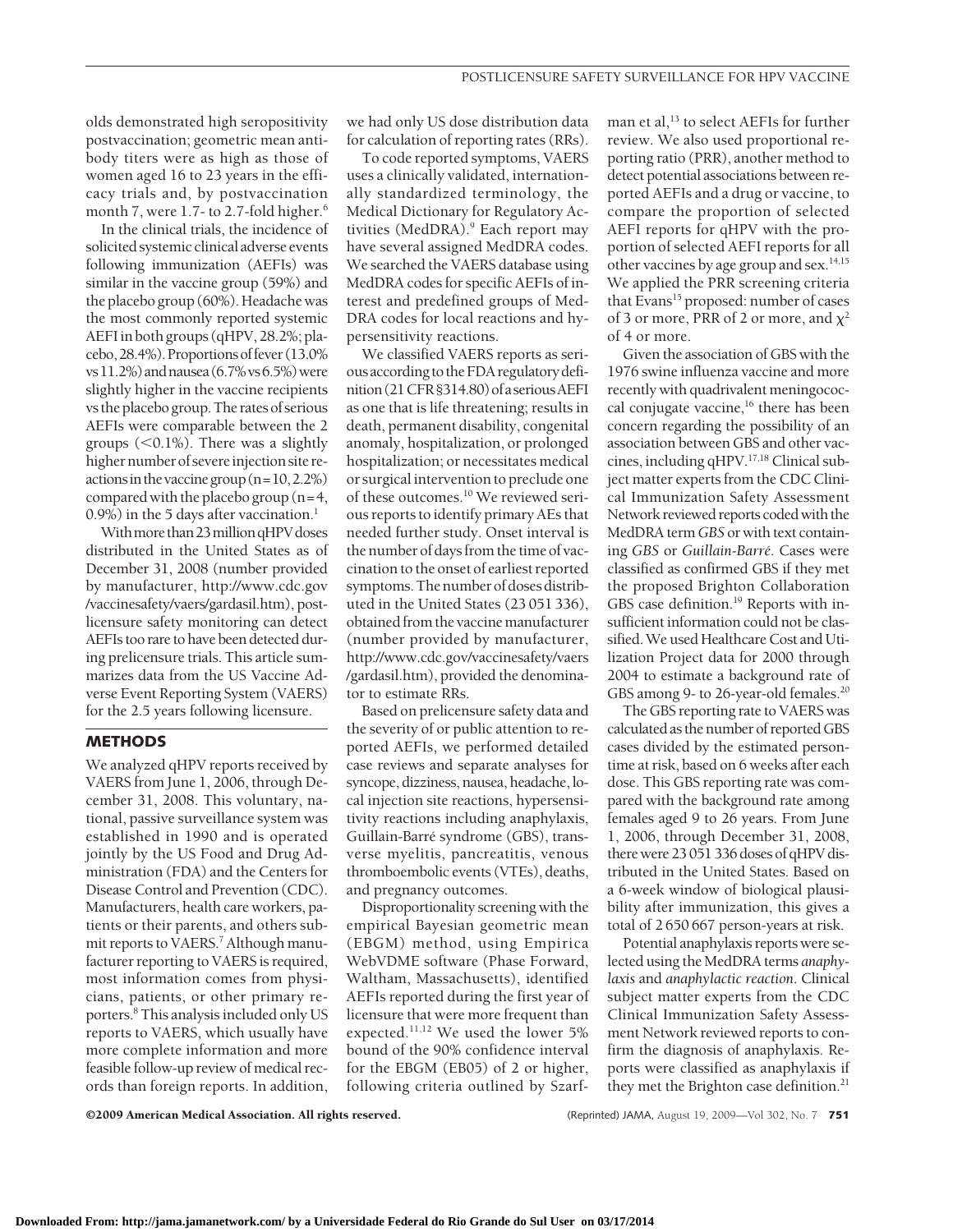**Table 1.** Severity of qHPV Adverse Events Following Immunization in the United States by Age, Reported to VAERS June 1, 2006, Through December 31, 2008

|              | Reports by AEFI Severity, No. |     |                   |            |                                |
|--------------|-------------------------------|-----|-------------------|------------|--------------------------------|
| Age Group, y | Nonfatal<br>Serious<br>Death  |     | <b>Nonserious</b> | Total, No. | Reporting<br>Rate <sup>a</sup> |
| $<$ 9        |                               |     | 41                | 41         | 0.2                            |
| $9 - 10$     |                               | 11  | 160               | 171        | 0.7                            |
| $11 - 12$    | $\overline{2}$                | 60  | 950               | 1012       | 4.4                            |
| $13 - 17$    | 9                             | 332 | 4009              | 4350       | 18.9                           |
| 18-26        | 9                             | 262 | 3687              | 3958       | 17.2                           |
| $>26$        | Ω                             | 16  | 258               | 274        | 9.9                            |
| Unknown      | 12                            | 59  | 2547              | 2618       |                                |
| Total        | 32                            | 740 | 11652             | 12424      | 53.9                           |

Abbreviations: AEFI, adverse event following immunization; qHPV, quadrivalent human papillomavirus recombinant vaccine; VAERS, Vaccine Adverse Event Reporting System.<br><sup>a</sup>Reports per 100 000 doses distributed.

Because VAERS is a legally mandated, government-sponsored surveillance system, institutional review board approval and informed consent were not required.

## **RESULTS**

From June 1, 2006, through December 31, 2008, VAERS received 12 424 reports of AEFIs following receipt of qHPV (**TABLE 1**), an overall reporting rate of 53.9 reports per 100 000 vaccine doses distributed. The majority of reports (8471/12 424, or 68%) were submitted by the manufacturer, compared with an overall rate of 40% for VAERS reports on other vaccines. During the same time period, manufacturer reports accounted for 14.5% of the meningococcal conjugate vaccine reports and 7.5% of the reports for tetanus toxoid, reduced diphtheria toxoid, and acellular pertussis vaccine submitted to VAERS. Of the 8471 manufacturer reports for qHPV AEFIs, 7561 (89%) had insufficient identifying information to permit clinical follow-up or review. Additional sources of reporting included providers (17%), patients or parents (4%), state health clinics  $(1\%)$ , and "others"  $(11\%)$ .

In 9910 of 12 424 reports (80%), qHPV was the only vaccine identified. Patients received qHPV and quadrivalent meningococcal conjugate vaccine simultaneously in 775 of the AEFI reports (6%); the remaining 14% of reports described a variety of other vaccine combinations. Of the 8247 reports that included onset interval, 4393 (40%) occurred on the day of vaccination. Females accounted for 97% (12 039/12 424) of the patients for whom an AEFI was reported; the remaining 3% included males and reports with unspecified gender. Of 47 reports of qHPV administered to males, 25 (53%) were unintentional (medical errors with wrong vaccine administered), 17 (36%) were identified as offlabel use, and 5 were from male HPV study participants. Among 9396 reports (77%) with dose information, 5772 (61%) followed the first dose, 2380 (25%) followed the second dose, and 1183 (13%) followed the third dose of qHPV. In addition, 61 (1%) inadvertently received 4 or more doses.

The most frequently reported AEFIs included syncope (n=1847, 15%), dizziness (n=1763, 14%), nausea (n=1170, 9%), headache (n=957, 8%), and injection site reactions (n=926, 7.5%). These overall aggregate numbers must be interpreted with caution since each VAERS report usually includes multiple codes; thus, there were 46 932 total codes for 12 424 reports, for an average of 3.7 codes per report (range, 2-10). Also, review of individual reports revealed coding errors and occasional duplicate coding.

## **Serious Reports**

Among the 12 424 AEFI reports, 772 (6.2%) were serious, including 32 re-

ports of death, 20 of which had medical records, autopsy, or death certificates available for evaluation. Sources of serious VAERS reports included manufacturer (66%), patient/parent (11%), clinician (10%), state health clinic (1%), and "other" (12%). The most frequent serious symptom/ MedDRA preferred-term codes included 159 reports of headache (21%), 119 nausea (16%), 113 dizziness (15%), 102 vomiting (13%), 102 pyrexia (13%), 102 fatigue (13%), and 98 syncope (13%). Medically important serious events included 8 reports of anaphylactic reaction (1%), 9 deep vein thrombosis (1.2%), 31 GBS (4%), 25 hypersensitivity (2.5%), 10 transverse myelitis (1.3%), 6 pancreatitis (0.8%), 14 pulmonary embolism (1.8%), 23 death (3%), 68 convulsion (8.8%), 30 urticaria (3.9%), and 9 autoimmune disorder (1.2%).

## **Local Injection Site Reactions**

There were 1741 reports with at least 1 of the MedDRA coding terms for local reactions (**TABLE 2**); 684 (39%) occurred on the day of vaccination. The median onset interval was 0 days after vaccination (same day as vaccination) with a range of 0 to 408 days; 1338 reports (77%) identified qHPV alone. The most common local reaction reports included injection site pain (n=926, 53%), injection site erythema (n=490, 28%), and injection site swelling (n=385, 22%). Forty-one reports (2%) involving local reactions were classified as serious. Review of these cases showed that 20 reports did not meet the FDA definition of serious; all of these were reported by the manufacturer. There were 4 cases reported as cellulitis and 1 case reported as an intraarticular injection. In the other 15 reports, local reactions were incidental and not the primary AEFIs contributing to severity.

# **Syncope, Dizziness, and Nausea**

There were 1896 reports with the coding term *syncope* or *syncope vasovagal*, 1572 with *dizziness*, and 1164 with *nausea* (Table 2). Only 62 reports de-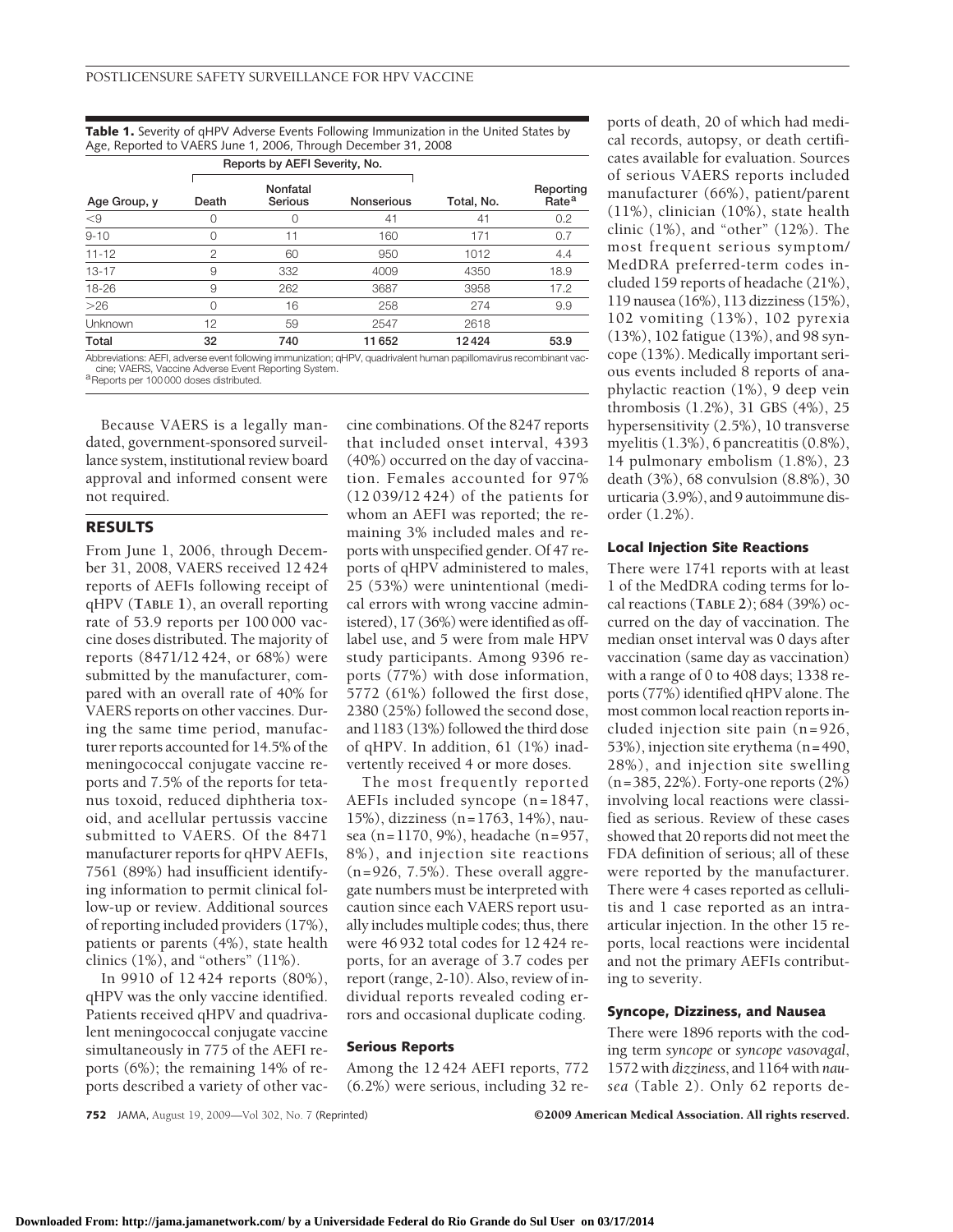scribed all 3 events in the same individual. The qHPV was the only vaccine given in 74% of the syncope/vasovagal syncope reports, 73% of the dizziness reports, and 78% of the nausea reports. Of the reports describing syncope/ vasovagal syncope, dizziness, or nausea, 94%, 90%, and 95%, respectively, were classified as nonserious. Among reports with known onset intervals, the event occurred on the same day as vaccination for 90% (1107/1228) of syncopal reports, 75% (930/1233) of dizziness reports, and 63% (610/970) of nausea reports. Of the events that occurred on the day of vaccination and where a more specific time frame was given, more than half immediately  $(\leq 15)$ minutes) followed vaccination. Among the 1896 syncopal reports, 293 (15%) resulted in a fall and 200 falls (68%) resulted in a head injury. Head injuries included 9 fractures (6 nose, 2 skull, and 1 maxillary), 18 dental injuries, 9 concussions, 17 contusions, 5 intracranial hemorrhages (1 subdural hematoma, 1 subarachnoid hemorrhage, 3 not otherwise specified), and 45 lacerations (38 of which required sutures). In addition, there were 7 reports of contusions on elbows or knees. The EB05 (2.28) for syncope was the only positive signal identified with EBGM methods.

## **Headaches**

There were 937 reports of headaches after qHPV vaccination (Table 2). These accounted for 7.7% of the total AEFIs reported. One hundred fifty of these reports (16%) were coded as serious. The most common reason for being classified as a "serious" report was hospitalization for neurologic evaluation after a syncope-related fall.

# **Hypersensitivity Reactions**

There were 725 reports with a coding term indicative of hypersensitivity (Table 2). Review of the reports showed that 31 reports were coded incorrectly. In addition, there was 1 hearsay case that could be not evaluated, leaving 693 total hypersensitivity cases. Of the 693 hypersensitivity reports, 416 (60%) were from the manufacturer, 178

(26%) were from the health care professional, 24 (3%) were from a parent or patient, and 75 (11%) were from an "other" source.

Hypersensitivity reports included 600 of urticaria (87%); 95 rash (14%); 95 pruritus (14%); 42 arthralgia (6%); 28 anaphylactic reaction (4%); 23 generalized rash (3%); 22 pruritic rash (3%); and rare reports  $(<1\%)$  of angioedema, dermatographism, serum sickness, bronchospasm, and eye swelling. Five hundred fifty-six reports (80%) were attributed to qHPV alone.

The time interval between vaccination and onset of symptoms could not be calculated for 150 reports. For the reports where time interval was available, more than half of the cases were reported on the same day as (n=246, 35%) or the next day after (n=126, 18%) vaccination. The median onset interval was 1 day with a range of 0 to 271 days. No dose information was provided in 106 reports; 82 of these (77%) were

manufacturer reports. Most hypersensitivity reports (n=393, 78%) occurred after dose 1, 160 (23%) occurred after dose 2, and 53 (8%) occurred after dose 3. The overall RR was 3.1 of 100 000 doses distributed.

There were 600 reports of urticaria to VAERS, including 178 reports (30%) of generalized urticaria, 33 reports (5.5%) associated with the injection site or arm, 114 (19%) on localized sites (including 42 on the upper body, 3 on the lower body, 18 on the torso, 11 on the arms and legs, 8 on the legs bilaterally, 10 on the arms bilaterally, and 22 on the face/ head), and 8 reports (1%) of fewer than 10 hives scattered over the body. There were 267 reports (44.5%) that did not specify the location of the urticaria. Most reports of urticaria (n=329, 55%) occurred after dose 1, 135 (22%) occurred after dose 2, and 46 (8%) occurred after dose 3. No dose information was provided in 90 reports; 69 of these (77%) were manufacturer reports. The

**Table 2.** Most Common and Other Selected qHPV Adverse Events Following Immunization in the United States, Reported to VAERS June 1, 2006, Through December 31, 2008

|                                        | No. (%)                      |                             |                |                |                                |
|----------------------------------------|------------------------------|-----------------------------|----------------|----------------|--------------------------------|
| <b>AEFI<sup>a</sup></b>                | Serious<br>Adverse<br>Events | <b>Nonserious</b><br>Events | qHPV<br>Aloneb | Total.<br>No.  | Reporting<br>Rate <sup>c</sup> |
| Syncope, syncope vasovagal             | 93(5)                        | 1803 (95)                   | 1396 (74)      | 1896           | 8.2                            |
| Local reaction <sup>d</sup>            | 41(2)                        | 1700 (98)                   | 1338 (77)      | 1741           | 7.5                            |
| <b>Dizziness</b>                       | 96(6)                        | 1476 (94)                   | 1147 (73)      | 1572           | 6.8                            |
| Nausea                                 | 119 (10)                     | 1045 (90)                   | 908 (78)       | 1164           | 5.0                            |
| Headache                               | 150 (16)                     | 787 (84)                    | 688 (73)       | 937            | 4.1                            |
| Hypersensitivity reaction <sup>e</sup> | 47 (6)                       | 678 (94)                    | 582 (80)       | 725            | 3.1                            |
| Urticaria                              | 22(4)                        | 590 (96)                    | 501 (82)       | 612            | 2.6                            |
| Venous thromboembolic event            | 39 (69)                      | 17 (31)                     | 55 (98)        | 56             | 0.2                            |
| Autoimmune disorder                    | 19 (37)                      | 32 (63)                     | 45 (88)        | 51             | 0.2                            |
| Guillain-Barré syndrome                | 31(74)                       | 11 (26)                     | 25 (60)        | 42             | 0.2                            |
| Anaphylaxis                            | 8(29)                        | 20(71)                      | 18 (64)        | 28             | 0.1                            |
| Death                                  | 32 (100)                     | 0                           | 23 (72)        | 32             | 0.1                            |
| Transverse myelitis                    | 10 (100)                     | 0                           | 10 (100)       | 10             | 0.04                           |
| Pancreatitis                           | 9(100)                       | 0                           | 9(100)         | 9              | 0.04                           |
| Motor neuron disease                   | 2(100)                       | 0                           | 2(100)         | $\mathfrak{p}$ | 0.009                          |

Abbreviations: AEFI, adverse event following immunization; qHPV, quadrivalent human papillomavirus recombinant vaccine; VAERS, Vaccine Adverse Event Reporting System.<br>a Using MedDRA terms. More than 1 code may be assigned to a single report.

b<sub>No</sub> other vaccine was coadministered.

<sup>c</sup>Reports per 100 000 doses distributed.

dLocal injection site reaction MedDRA codes include injection site abscess, injection site abscess sterile, injection site atrophy, injection site cyst, injection site desquamation, injection site hemorrhage, injection site hypersensitivity, injection site inflammation, injection site mass, injection site necrosis, injection site nodule, injection site edema, and<br>injection site pain.

<sup>e</sup> Hypersensitivity reaction MedDRA codes include anaphylactic reaction, anaphylactic shock, anaphylactoid reaction, cross-sensitivity reaction, dermographism, hypersensitivity, urticaria, urticaria thermal, and urticaria vesicular.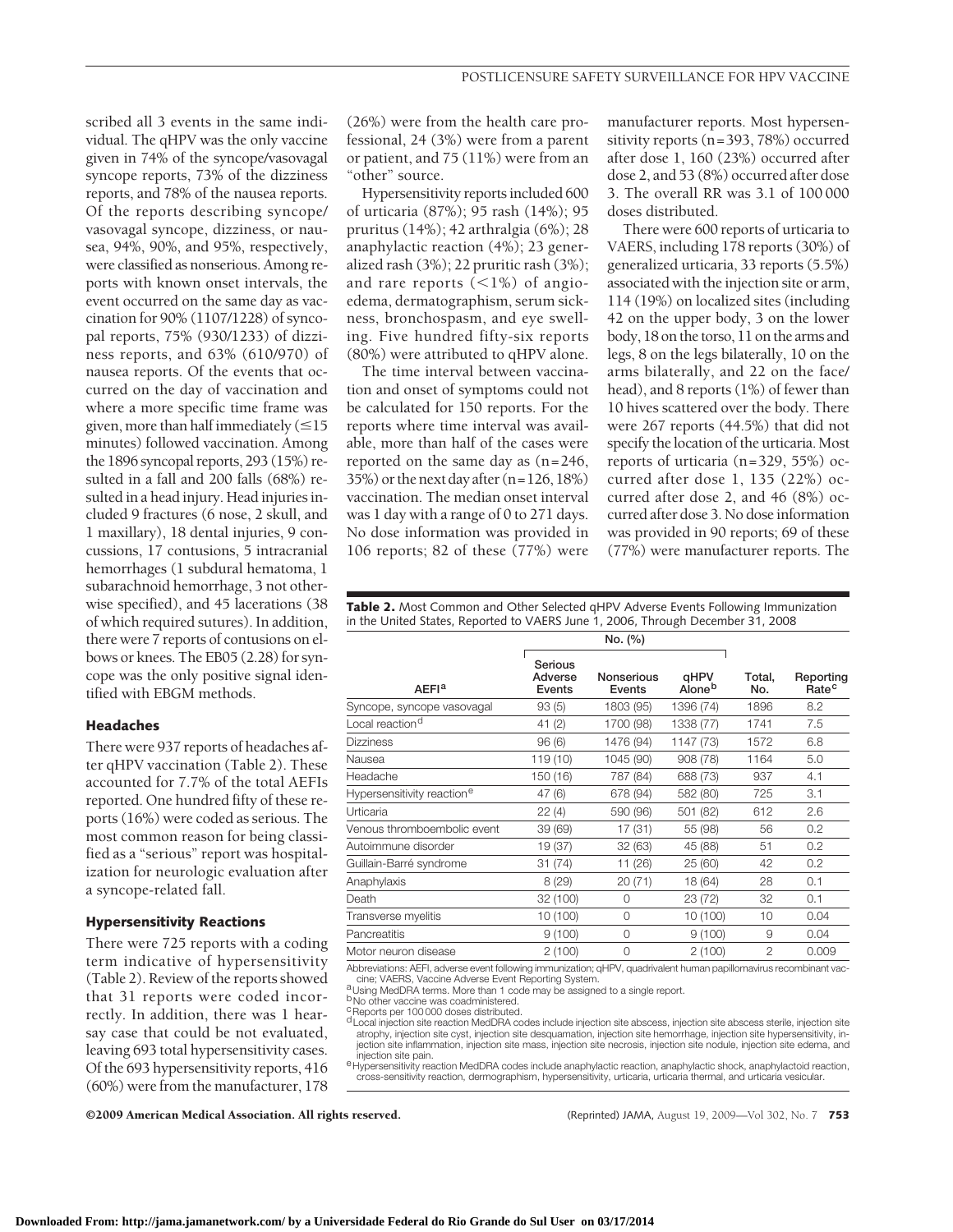median time interval from immunization to onset of symptoms was 17 days, with a range of 8 to 49 days. The overall RR was 2.6 cases per 100 000 doses distributed.

There were 28 reports coded as anaphylaxis after qHPV (Table 2). Two cases were hearsay reports without any medical information, leaving 26 cases for review. Seventeen of these cases (65%) occurred after dose 1, 4 (15%) occurred after dose 2, 1 case (4%) occurred after dose 3, and the dose number was unknown for 4 cases (15%). Review using the Brighton classification criteria found that 7 (27%) did not meet the criteria for anaphylaxis, 9 (35%) had insufficient information, and 10 (38%) met the Brighton anaphylaxis definition. Only 4 cases were of sufficient concern to be referred to an allergist. Twenty-five cases occurred on the same day as immunization. One case occurred 5 days after immunization; while this case met the Brighton case definition, it was thought unlikely to be vaccine related due to the prolonged time between immunization and onset of symptoms. The overall RR was 0.1 case per 100 000 doses distributed.

#### **Guillain-Barre´ Syndrome**

There were 42 cases of GBS reported to VAERS (Table 2). Twenty-six of the reports were made by the manufacturer with no identifying information to enable clinical review of the cases. After FDA contact of the manufacturer to request information on these cases of interest, additional medical information was obtained on 13 cases (50%). One reporter refused to provide the manufacturer with any identifying information. Six cases were hearsay reports and no further information could be obtained. No further identifying information was provided on 5 cases. Review of the 21 cases with available clinical information showed that 12 cases (57%) met the Brighton case definition, 1 case (5%) initially thought to be an atypical case of GBS was diagnosed as amyotropic lateral sclerosis at autopsy, 2 cases (10%) lacked sufficient detail for complete evaluation, 5 (24%) reported events did not meet the Brighton case definition, and 1 case (5%) occurred prior to vaccination. Medical records are still being collected for the 11 recent cases.

Eleven of 12 confirmed cases were patients aged between 13 and 30 years. Six patients had received qHPV alone; 4 received qHPV and quadrivalent meningococcal conjugate vaccine; 1 received qHPV, quadrivalent meningococcal conjugate vaccine, and hepatitis A vaccine; and 1 received qHPV, quadrivalent meningococcal conjugate vaccine, and varicella vaccine. Onset intervals for the 12 definite cases ranged from 0 to 145 days. Only 8 of the confirmed cases were within the 4- to 42 day window of biological plausibility.18 The RR of GBS following qHPV was 0.3 confirmed cases per 100 000 person-years. The PRR for GBS after qHPV in 6- to 29-year-olds compared with all other vaccines in 6- to 29-yearolds was 0.4. This PRR did not meet the screening criteria for signal detection.

# **Transverse Myelitis**

There were 10 cases of transverse myelitis reported to VAERS (Table 2). Two cases had insufficient information for adequate clinical review and 1 case was diagnosed as multiple sclerosis. All 7 confirmed transverse myelitis cases were found after qHPV vaccine alone. The age distribution of cases was 13 to 26 years. One case occurred after dose 1, and 6 cases occurred after dose 2. Only 1 case occurred within the theoretical 4- to 42 day window of biological plausibility.<sup>18</sup>

# **Motor Neuron Disease**

There were 3 reports to VAERS of young females who presented with a rapidly progressing neurologic disorder occurring some months after receipt of the qHPV vaccine. One of these reports was a hearsay report (afifth-hand report) that could not be identified and might represent 1 of the other 2 cases. Autopsy confirmed a diagnosis of amyotropic lateral sclerosis (anterior motor neuron disease) in 1 case. The other young female died in 2009. The autopsy findings on this case are still pending.

#### **Venous Thromboembolic Events**

Based on MedDRA search terms of *venous thrombosis*, *thrombosis*, *embolism*, *pulmonary embolism*, *deep vein thrombosis*, *pulmonary thrombosis*, and *embolic stroke*, there were 56 reports of VTEs after qHPV, for an RR of 0.2 case per 100 000 doses. Ten cases were hearsay reports that could not be confirmed or clinically evaluated, 9 reports were related to "clots with menses" and were not VTEs, 5 were manufacturer reports with no identifying information for follow-up, 1 report had insufficient information available for adequate evaluation, and 31 reports had sufficient information for clinical review. There were 5 reports of deep vein thrombosis alone, 7 reports of deep vein thrombosis with pulmonary embolism, 12 reports of pulmonary embolism without deep vein thrombosis, 4 reports of cerebrovascular accidents, 1 report of superior mesenteric vein thrombosis, and 2 reports of superior sagittal venous thrombosis. There were 4 deaths reported among the 19 pulmonary embolism cases (21%).

Thirty of 31 reports (97%) were associated with qHPV immunization alone. The mean age of individuals reported to have VTEs after qHPV immunization was 21 years (median, 20 years; range, 15-39 years). The number of doses preceding the diagnosis of a VTE included 9 cases after dose 1, 11 cases after dose 2, and 10 cases after dose 3; dose number was unknown for 1 case. The mean time between qHPV immunization and diagnosis was 41.5 days (median, 23 days; range, 0-306 days).

Risk factors included estrogencontaining birth control (n=20), family history (n=10), history of smoking  $(n=2)$ , immobility  $(n=7)$ , overweight  $(n=6)$ , increased triglycerides  $(n=1)$ , history of surgery  $(n=1)$ , pregnancy  $(n=2)$ , trauma from surfing  $(n=1)$ , and hyperviscosity from diabetic ketoacidosis (n=1). Twenty-eight of 31 cases (90%) had a known risk factor for VTEs. Twenty-two of 31 cases (71%) were tested for hypercoagulability; 10 were positive, including 2 cases with factor V Leiden deficiency, 2 cases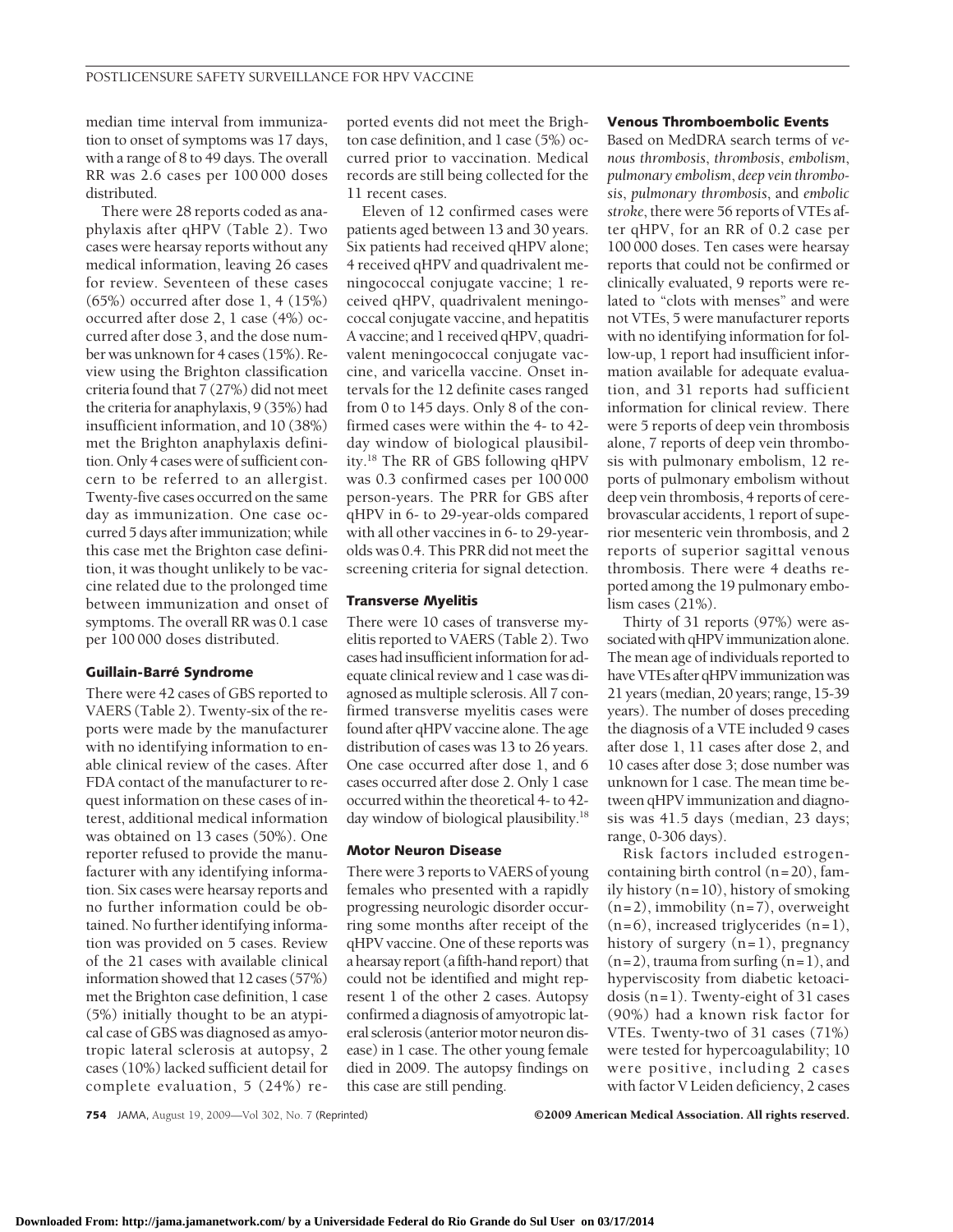with methylenetetrahydrofolate reductase deficiency, 1 case with methylenetetrahydrofolate reductase deficiency with increased homocysteine levels, 1 case with the prothrombin gene mutation with methylenetetrahydrofolate reductase deficiency, 1 case with a prothrombin mutation and increased homocysteine levels, and 2 cases of antiphospholipid syndrome. All 10 cases with hypercoagulability had a known risk factor for VTEs, including 7 with a history of taking estrogen-containing birth control medications.

The PRR for 6- to 17-year-olds was 4.8  $(\chi^2 = 4.16, P = .04)$ . The PRR for 18- to 29year-olds was  $6.7 \ (\chi^2 = 7.48, P = .006)$ . Both of these age groups met the screening criteria for signal detection.

#### **Pancreatitis**

There were 10 reports coded as pancreatitis in VAERS. One case was ultimately diagnosed with multiple ovarian cysts as the cause of the patient's right lower quadrant pain, leaving 9 reports of pancreatitis. All of the cases had risk factors for pancreatitis, including gallstones  $(n=2)$ , alcohol use  $(n=1)$ , increased triglycerides (n=1), viral infection (*Coxsackie*) (n=1), estrogen use  $(n=2)$ , and mild obesity  $(n=2)$ . All cases were hospitalized, meeting the FDA definition of a serious AEFI. Three cases presented after dose 1, 3 after dose 2, and 3 after dose 3. Two of the individuals who presented after dose 1 had resolution of symptoms but experienced subsequent exacerbations after doses 2 and 3. It was not possible to do any statistical comparisons because of low numbers.

## **Autoimmune Disorders**

There were 51 reports of autoimmune disorders to the VAERS system, including 26 reports of autoimmune disorder (not otherwise specified), 1 report of scleroderma, 1 report of dermatomyositis, 18 reports of systemic lupus erythematosus, 13 reports of rheumatoid arthritis, 1 report of Sjögren syndrome, and 4 reports of mixed connective tissue disease. Fifty-one of these reports (88%) were associated with qHPV vaccine alone.

#### **Pregnancy**

There were 236 VAERS reports of qHPV given shortly before or during pregnancy. Twelve of the AEFI reports were coded as serious; 10 required hospitalization due to miscarriage and 2 cases included a life-threatening illness (1 deep vein thrombosis and 1 severe vaginal hemorrhage after emergency dilation and curettage). Two hundred twenty-eight reports (97%) were received from the manufacturer through the Merck Pregnancy Registry.

One hundred forty-three of the reports were coded as miscarriage (spontaneous abortion), including 1 molar pregnancy. There were 75 reports of elective termination of pregnancy following administration of qHPV. None of the reports described receipt of qHPV having influenced the decision to terminate the pregnancy. There were 13 deliveries of normal, healthy infants; 3 ectopic pregnancies; and 2 unknown pregnancy outcomes.

## **Deaths**

There were 32 VAERS reports of death following qHPV vaccination (Table 2). Eight of the reports were second-hand reports that could not be verified. Four were manufacturer reports with no identifying information for confirmation or medical review. Twenty of the reports (62.5%) could be verified through clinical review of medical records and autopsy reports. Of these cases, 14 (70%) were after qHPV alone. The other 6 cases reported qHPV as well as a variety of other vaccines. Nine cases occurred after dose 1, 5 after dose 2, and 6 after dose 3.

Mean age was 18 years (median, 17 years; range, 12-26 years). There was no clustering by age. The mean time from last qHPV immunization to AEFI onset was 39 days (median, 14.5 days; range, 2-288 days). The mean time from last qHPV immunization to death was 47 days (median, 14.5 days; range, 2 to 405 days).

Causes of death included 4 unexplained deaths, 2 cases of diabetic ketoacidosis (1 complicated by pulmonary embolism), 1 case related to

prescription drug abuse, 1 case of juvenile amyotropic lateral sclerosis, 1 case of meningoencephalitis (*Neisseria meningitidis*serogroup B), 1 case of influenza B viral sepsis, 3 cases of pulmonary embolism (1 associated with hyperviscosity due to diabetic ketoacidosis), 6 cardiac-related deaths (4 arrhythmias and 2 cases of myocarditis), and 2 cases due to idiopathic seizure disorder.

The PRR for deaths in 6- to 17-yearolds was  $1.4 \, (\chi^2 = 0.42, P = .52)$ . The PRR for deaths in 8- to 29-year-olds was 1.2  $(\chi^2=0.01, P=.92)$ . Neither of these met the screening criteria for signal detection.

# **COMMENT**

Our review of 12 424 reports of AEFIs following receipt of qHPV after licensure found that most did not meet the FDA definition of serious. The safety profile described by these data for frequent AEs is consistent with prelicensure data, with the exception of syncope andVTEs. This review summarizes passive surveillance data from more than 23 million doses distributed in the United States. Such postlicensure monitoring allows for the potential detection of rare AEFIs as more people are vaccinated. As expected with increased numbers of immunizations in the postlicensure setting, rare AEFIs were observed more often than in the prelicensure review.

Ongoing monitoring will help assess whether the serious reports to VAERS, as well as the few serious AEs identified during prelicensure trials, require further evaluation.<sup>22</sup> The Vaccine Safety Datalink is providing additional surveillance through the use of rapid cycle analyses to monitor for seizures, syncope, anaphylaxis, appendicitis, GBS, and VTEs.23 Important identified concerns from either VAERS or the Vaccine Safety Datalink can be investigated using well-designed, systematic, hypothesis-driven studies.

Reported deaths with available records, autopsy reports, or death certificates describe causes other than recent vaccination. Two of 3 VTE death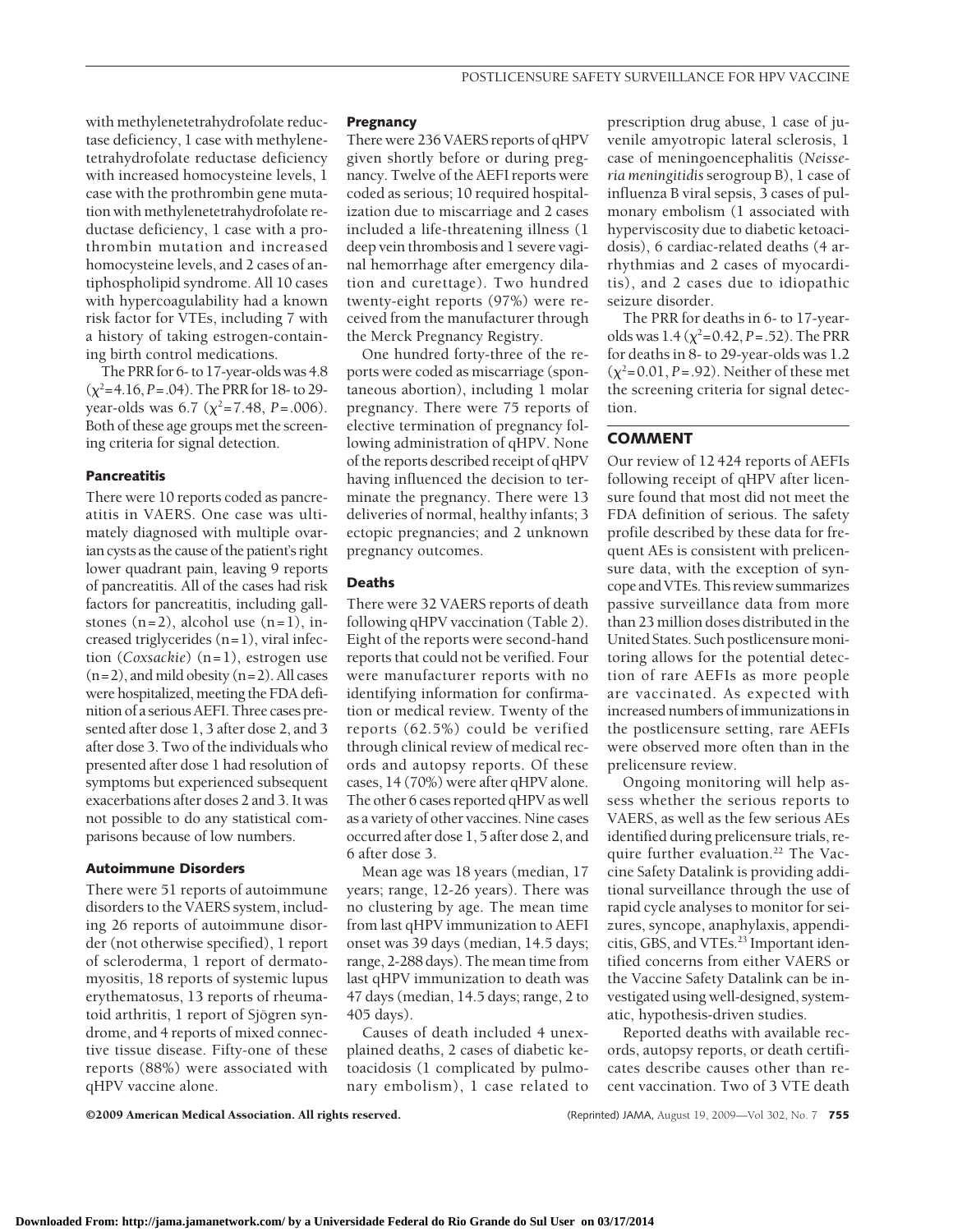reports described the use of oral contraceptives, which can increase the risk of VTE 3- to 6-fold.<sup>24</sup> Because the population of young women who frequently use hormonal contraceptives overlaps with those receiving the qHPV vaccine, coincidental occurrences of VTE among qHPV recipients may be anticipated. Nonetheless, close monitoring continues for VTE reports to VAERS following qHPV and other vaccines.

Vasovagal syncope is among the most frequently reported AEFIs following qHPV. When it results in falls, significant traumatic injuries can occur.<sup>25,26</sup> The ACIP and *Red Book* have published guidelines to prevent vasovagal syncope and related injury following vaccination.27,28 After several newly licensed adolescent vaccines (qHPV; quadrivalent meningococcal conjugate vaccine; and tetanus toxoid, reduced diphtheria toxoid, and acellular pertussis vaccine) were added to the routine immunization schedule, the number of postvaccination syncope reports to VAERS increased, primarily among females aged 11 to 18 years.<sup>29</sup> This age group also has a higher background rate of syncope than other age groups. The predominance of females could be related to an actual difference between the sexes or could represent reporting bias since the qHPV vaccine is currently licensed for females only. With the increased use of adolescent vaccines, we strongly urge vaccine providers to diligently implement the ACIP recommendations for a routine 15-minute waiting period following vaccination. There have been reports in the literature documenting seizure-like activity during syncope in children.30,31 Some reports to VAERS of seizures may be anoxic seizures resulting from syncopal episodes.

Reports of VTEs after qHPV immunization should be interpreted with caution due to the multiple limitations of a passive reporting system and the potential effect of widespread media coverage stimulating reporting. These cases occurred over a wide time interval after immunization, and 90% reported a

known risk factor for VTEs. It is difficult to establish a potential window of biological plausibility since the time frame between risk factor exposure and clot formation is unknown. We did not detect any signal for VTEs through data mining or in the Vaccine Safety Datalink. Continued monitoring will be done for cases in VAERS, the Vaccine Safety Datalink, and potential future studies.

Our review of definite and possible GBS reports revealed a lower RR (0.3/ 100 000 estimated person-years based on dose distribution) than the background incidence rate of GBS in 9- to 26-year-old females (1.57/100 000 person-years). We did not detect any signal for GBS through data mining or in the Vaccine Safety Datalink, although the extent of underreporting to VAERS is not known.20

Because there are no adequate and well-controlled studies in pregnant women, and animal reproduction studies are not always predictive of human response, qHPV is not recommended for use in pregnant women. $1$  Exposures to qHPV during pregnancy have been identified in VAERS. As agreed with the FDA at the time of licensure, the vaccine manufacturer established a voluntary pregnancy registry to monitor outcomes among women vaccinated with qHPV during the month prior to conception or during pregnancy.<sup>1</sup> This pregnancy registry is more complete than VAERS reporting and includes continued follow-up of cases.

Although VAERS shares inherent limitations of all passive surveillance systems, it is national in scope and can provide important signals that may require further attention.<sup>8</sup> However, VAERS data need to be interpreted with caution, because not all reported events are systematically validated, and many may have only coincidentally followed vaccination. In addition, data limitations include underreporting, inconsistency in the quality and completeness of reported data, stimulated reporting due to extensive news coverage, and reporting biases.<sup>7</sup> The VAERS reporting rate for qHPV is triple the rate

for all other vaccines combined, perhaps reflecting greater public attention to HPV than the usual increased reporting following licensure of a new product ("Weber effect").32,33 AEFI reporting rates also need cautious interpretation, because vaccine distribution data do not allow calculation of age-specific reporting rates and do not provide the numbers of doses actually administered.

A further limitation of VAERS reports after qHPV is that a large proportion (68%) come from the manufacturer and most of these reports (89%) do not include sufficient identifying information to allow medical review of the individual cases. For example, when additional clinical information was available for review, approximately onehalf of the cases of GBS and transverse myelitis were not confirmed.

Postlicensure safety surveillance of qHPV supplements data from the prelicensure randomized clinical trials. Ongoing VAERS monitoring also complements 2 large ongoing postlicensure observational safety studies: the CDCsponsored Vaccine Safety Datalink "rapid cycle analysis" and a phase IV study agreed on by the manufacturer and the FDA at the time of vaccine licensure.<sup>1,34</sup> The latter study will provide data on the safety of simultaneous use of qHPV with other recommended vaccines, as well as autoimmune and serious AEFIs reported after qHPV vaccination. The pregnancy registry will continue for at least 5 years.

# **CONCLUSION**

Vaccination with qHPV has the potential to decrease the global morbidity and mortality of HPV-associated diseases, including cervical cancer. After hepatitis B vaccine, which can prevent liver cancer, qHPV is only the second vaccine licensed with an indication to prevent cancer. The postlicensure safety profile presented here is broadly consistent with safety data from prelicensure trials. Because VAERS data must be interpreted cautiously and cannot generally be used to infer causal asso-